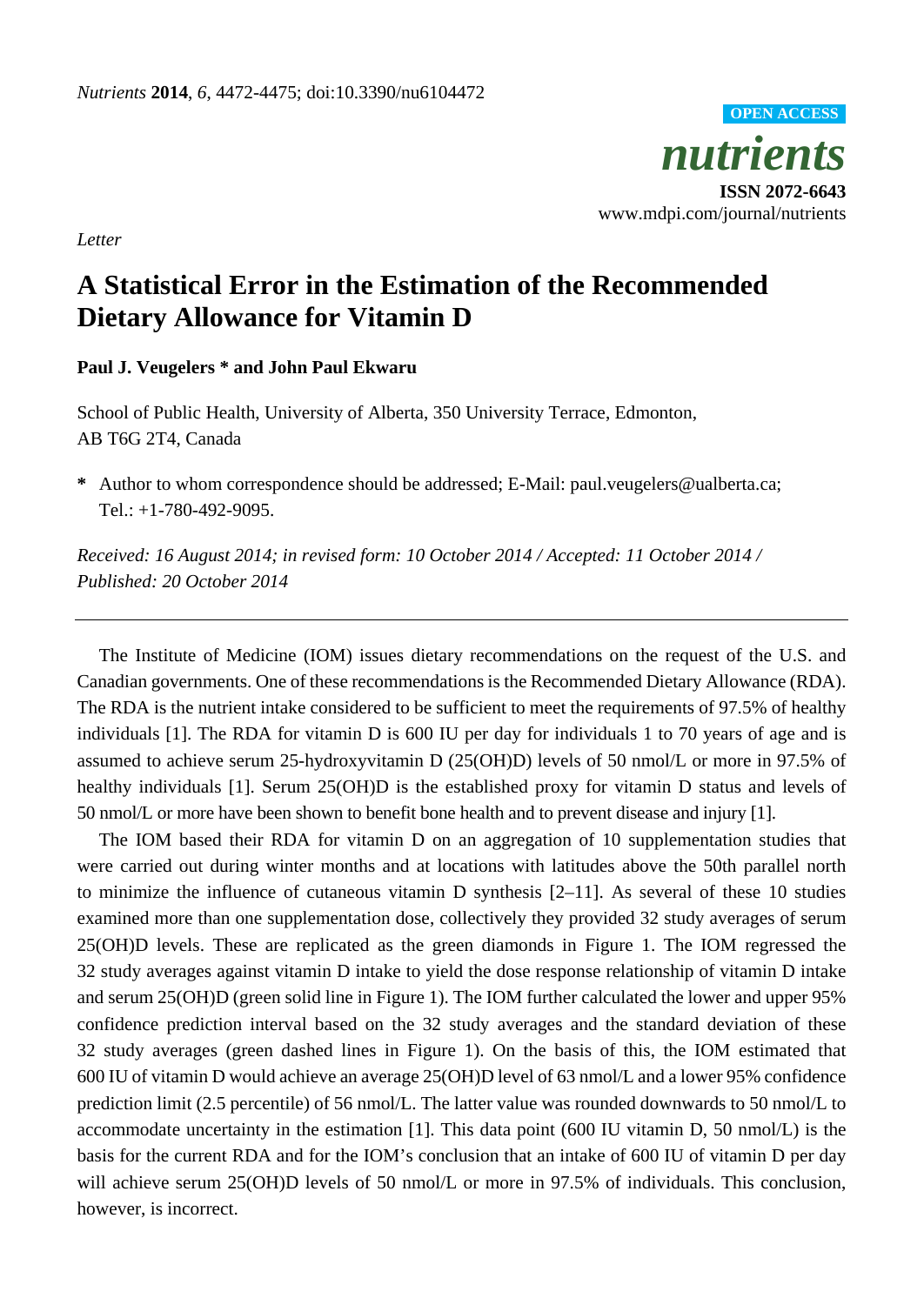

**Figure 1.** Dose response relationship of vitamin D intake and serum 25 hydroxyvitamin D.

The correct interpretation of the lower prediction limit is that 97.5% of study averages are predicted to have values exceeding this limit. This is essentially different from the IOM's conclusion that 97.5% of individuals will have values exceeding the lower prediction limit. To illustrate the difference between the former and latter interpretation, we estimated how much vitamin D is needed to achieve that 97.5% of individuals achieve serum 25(OH)D values of 50 nmol/L or more. For this purpose we reviewed each of the 10 studies used by the IOM. Eight studies reported both the average and standard deviation [2,5–11]. These eight studies had examined a total of 23 supplementation doses [2,5–11]. For each of these 23 study averages we calculated the 2.5th percentile by subtracting 2 standard deviations from the average (depicted by yellow dots in Figure 2). Next, we regressed these 23 values against vitamin D intake to yield the lower prediction limit (red line in Figure 2). This regression line revealed that 600 IU of vitamin D per day achieves that 97.5% of individuals will have serum 25(OH)D values above 26.8 nmol/L rather than above 50 nmol/L which is currently assumed. It also estimated that 8895 IU of vitamin D per day may be needed to accomplish that 97.5% of individuals achieve serum 25(OH)D values of 50 nmol/L or more. As this dose is far beyond the range of studied doses, caution is warranted when interpreting this estimate. Regardless, the very high estimate illustrates that the dose is well in excess of the current RDA of 600 IU per day and the tolerable upper intake of 4000 IU per day [1].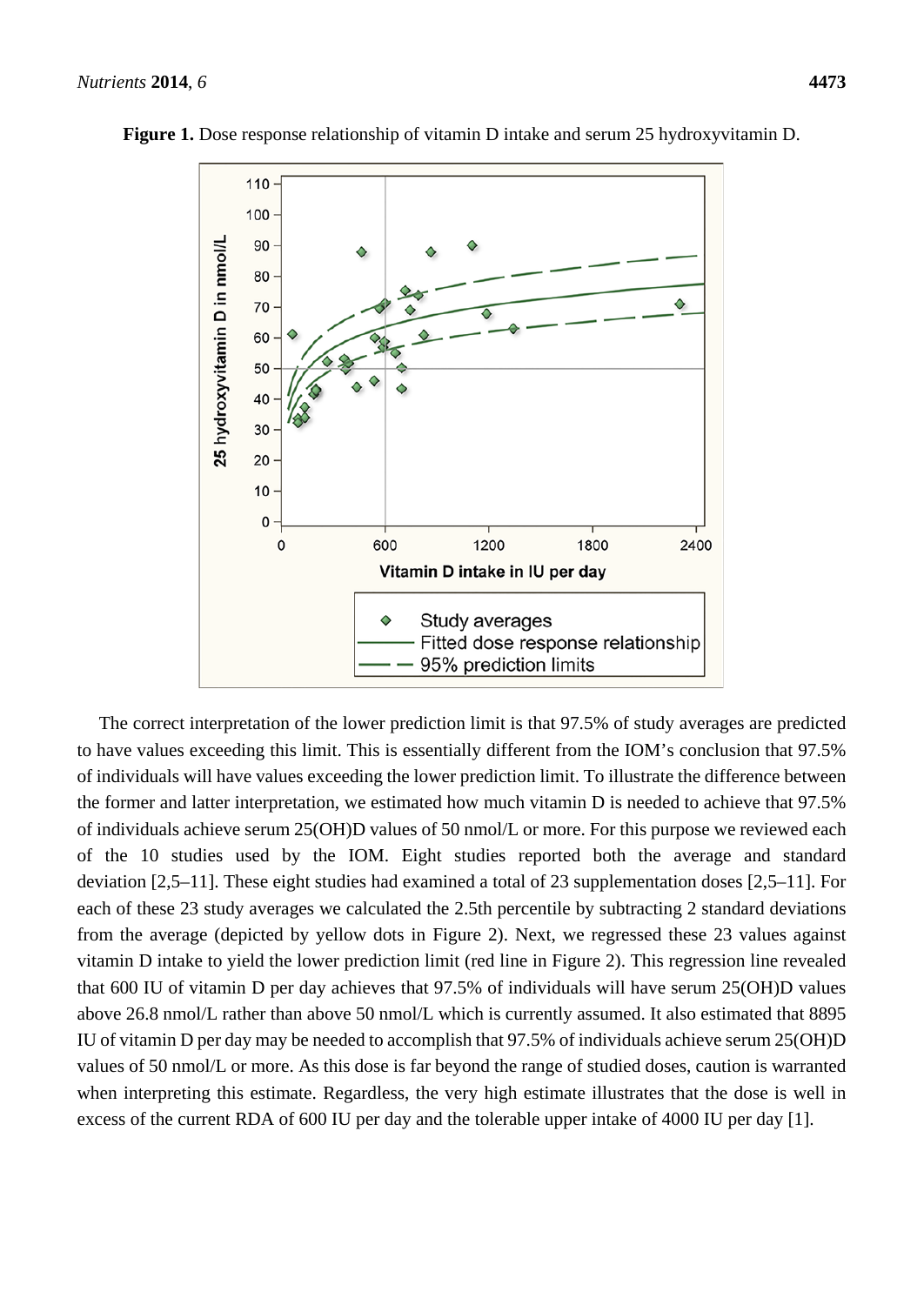

**Figure 2.** Dose response relationship of vitamin D intake and serum 25 hydroxyvitamin D.

The public health and clinical implications of the miscalculated RDA for vitamin D are serious. With the current recommendation of 600 IU, bone health objectives and disease and injury prevention targets will not be met. This became apparent in two studies conducted in Canada where, because of the Northern latitude, cutaneous vitamin D synthesis is limited and where diets contribute an estimated 232 IU of vitamin D per day [12]. One study estimated that despite Vitamin D supplementation with 400 IU or more (including dietary intake that is a total intake of 632 IU or more) 10% of participants had values of less than 50 nmol/L [13]. The second study reported serum 25(OH)D levels of less than 50 nmol/L for 15% of participants who reported supplementation with vitamin D [14]. If the RDA had been adequate, these percentages should not have exceeded 2.5%. Herewith these studies show that the current public health target is not being met.

We recommend that the RDA for vitamin D be reconsidered to allow for appropriate public health and clinical decision-making.

## **References**

- 1. Food and Nutrition Board, Institute of Medicine. *Dietary Reference Intakes for Calcium and Vitamin D*; The National Academic Press: Washington, DC, USA, 2011.
- 2. Ala-Houhala, M.; Koskinen, T.; Koskinen, M.; Visakorpi, J.K. Double blind study on the need for vitamin D supplementation in prepubertal children. *Acta Paediatr. Scand.* **1988**, *77*, 89–93.